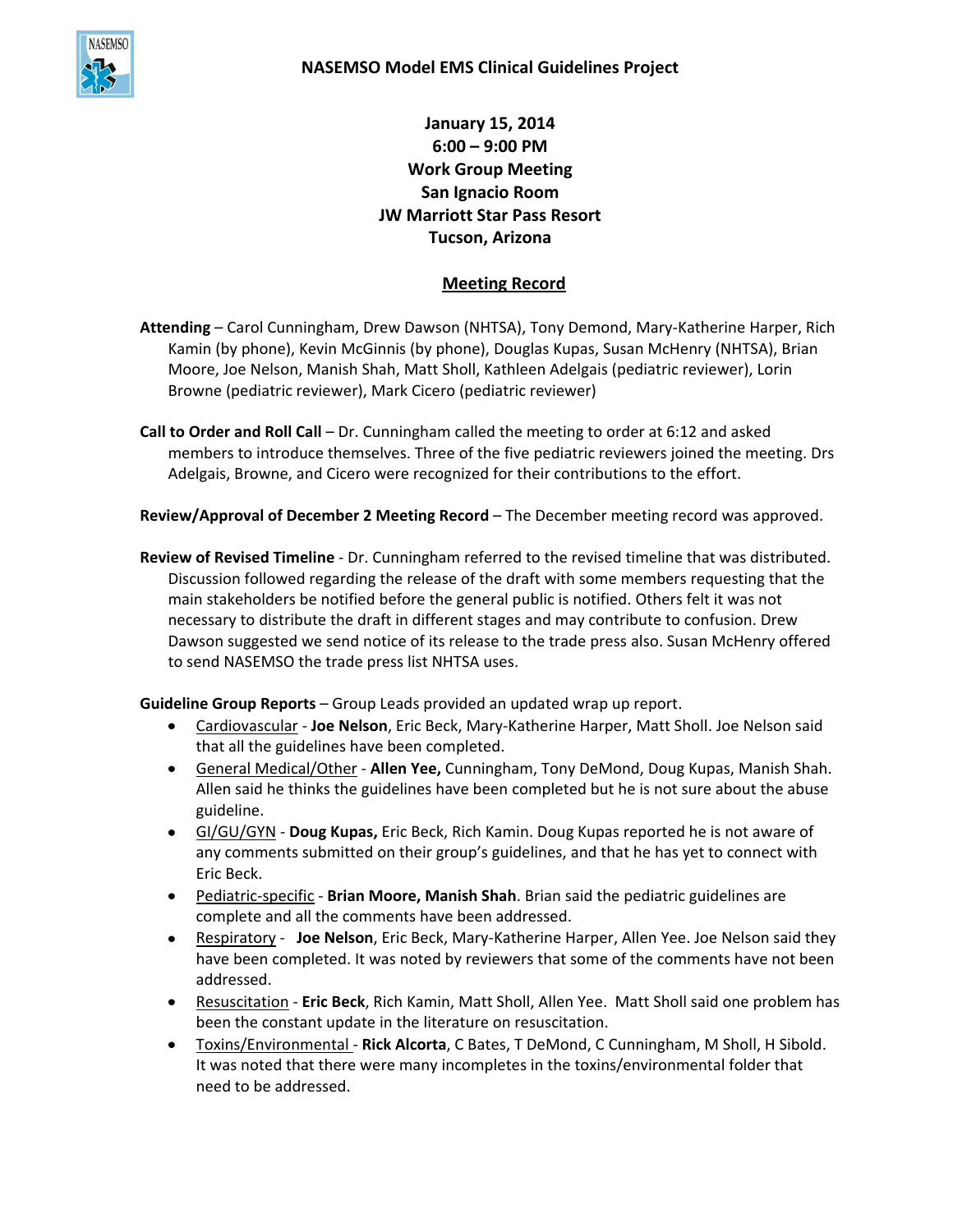

- Trauma **Peter Taillac,** Sabina Braithwaite, Eileen Bulger, Tony DeMond. Peter said trauma  $\bullet$ is complete but he just noticed there are comments from the pediatric reviewers that he will address. Peter plans to consult with Eileen Bulger about adding TXA to the trauma guidelines.
- Universal/General Care **Carol Cunningham**, Craig Bates, Harry Sibold. Harry will complete the functional needs guideline.
- **Discussion with Technical Writer, Kevin McGinnis** Kevin stated he is impressed with the work the group has completed. In preparation for this project, he reviewed the meeting minutes and main documents to gain a better understanding of the intent of the group. He recently completed the raw compilation of the guidelines, which was emailed to the work group earlier this week. It is his understanding that the end user will be the field EMS provider. The next step for him would be to standardize the writing style (voluminous vs. outline). Carol read through Kevin's questions:
- 1) *Is the initial document as comprehensive as expected, half the size needed, twice the size needed?* Members discussed and responded they are fine with the current length (220 pages), with the caveat that they do not see this entire document being copied and placed in a binder in the back of an ambulance.
- 2) *Is the overall format acceptable or should it be re-organized?* Carol said she liked that it began with Universal Care. Kevin commented that he has not yet attempted to list most of them in a rationale order. Group members said they will leave the order to Kevin's discretion.
- 3) *What are the rules for removing incomplete guidelines at the time of publication for public review?* Carol said she does not feel any should be removed, but asked Kevin to notify group leads when guidelines are incomplete. Discussion followed about whether titles of the guidelines could be altered or improved to better reflect the content of the guideline.
- 4) *Is the target audience correctly identified (system medical directors and other leaders)?* Yes.
- 5) *Is the targeted end-user appropriately identified (field EMS practitioners)?* Yes.
- 6) *There are guidelines written in robust textbook style and others that are bulleted protocol style. How do we come to useful middle ground given the target audience and end user?* Kevin added that not all guidelines are written in robust textbook style so that would need to be addressed if the group elects the robust form. Should the explanatory information be added to the pearls section while keeping the bulleted format? Carol also asked how to incorporate the EBGs released tomorrow. It was agreed that the elements of the EBG will be incorporated into the format already established. Carol volunteered herself and Rich to complete this effort of translating the EBG into the existing format.
- 7) *Kevin will create an excel spreadsheet on guideline status. How should incomplete guidelines be addressed?* Carol responded that the incomplete guidelines will be completed within a week.
- 8) *As the guideline is edited, will the reviewer be the original author(s), section chairs, project chairs or the group as a whole?* Carol responded that Kevin should send the original back to the author and copy Rich, Carol and the section chair.
- 9) *If the technical writer disagrees with the original author, would the section chair or project chairs (co PIs) mediate?* Carol answered that Kevin should send it to the Co-PIs for resolution.

## **Discussion of Next Steps**

- **Management of Incomplete/Missing Guidelines** This was addressed previously. See above.
- **Introduction – Review and comment on draft** Carol said she has received some feedback from members. Drew suggested replacing the reference to "NHTSA EBGs" with "National